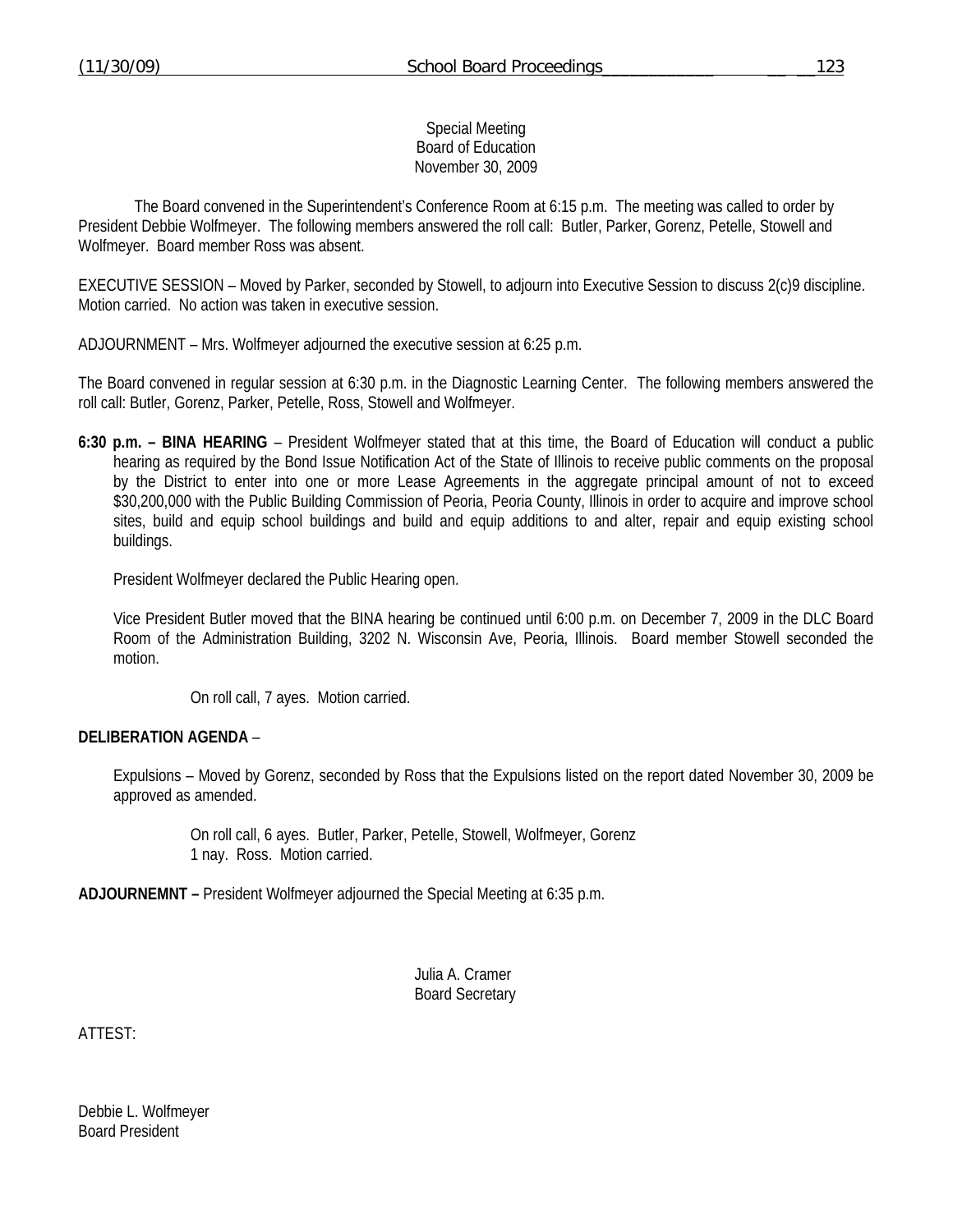THIS PAGE LEFT INTENTIONALLY BLANK